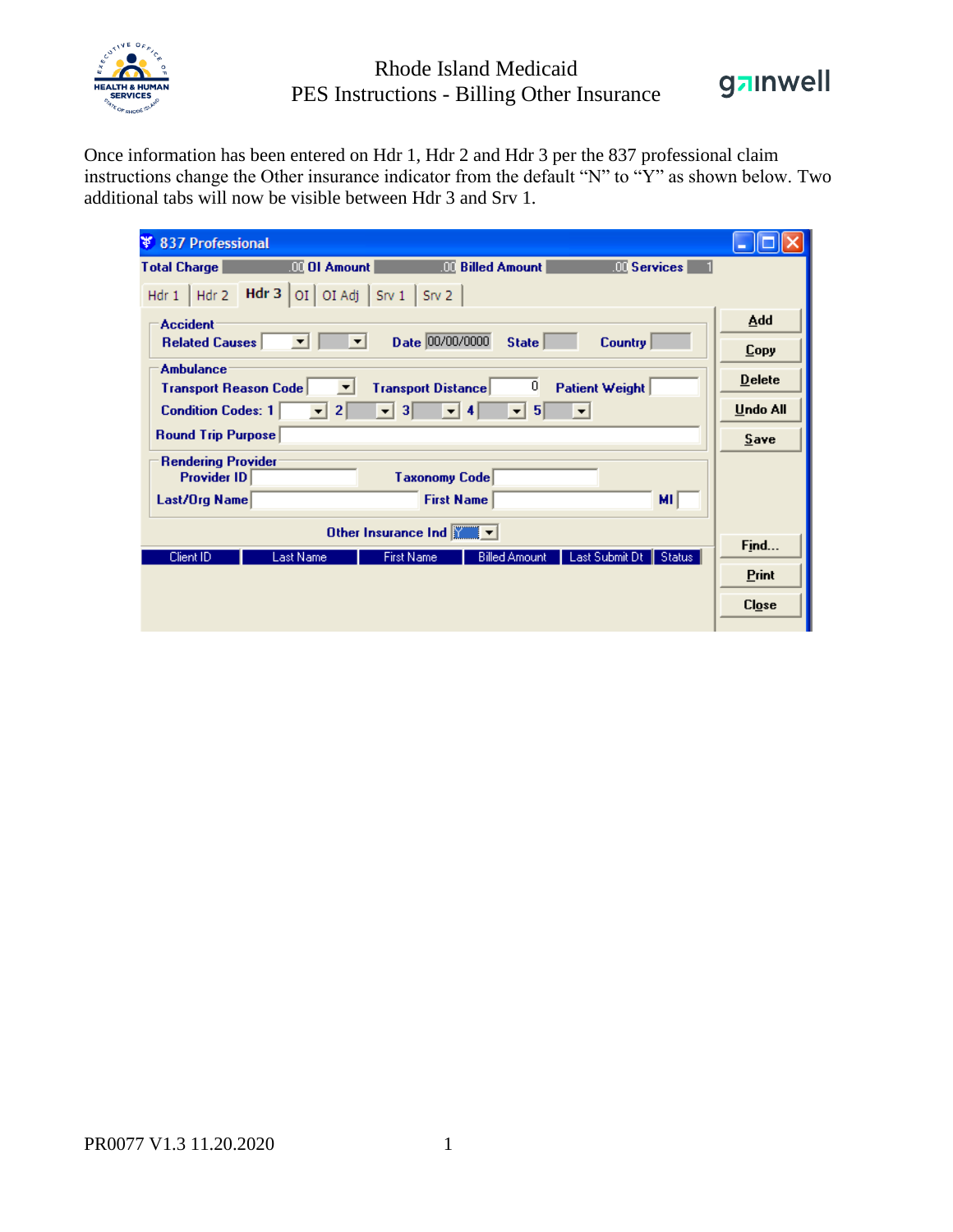Payer Responsibility is defaulted to "P" leave as is. Select the appropriate value in the claim filing indicator drop down box. Make a selection for release of medical data.

Once this step is complete, Tab to the carrier field box. If this is the first entry for this recipient, double click in the Carrier Code field and go to the next example. If this is not the first entry for this recipient, select the recipient information from the drop-down menu

| <b>QUI Amount</b><br><b>III</b> Billed Amount<br><b>III</b> Services<br><b>Total Charge</b><br>Hdr 2   Hdr 3   $\overline{OI}$   OI Adj   Srv 1   Srv 2<br>Hdr 1<br>Add<br>Payer Responsibility File<br><b>Claim Filing Ind Code</b><br><b>Benefits Assignment</b> Y<br><b>Release of Medical Data</b><br>$\blacktriangledown$<br>≖<br><b>Copy</b><br><b>Payer Claim Reference</b><br><b>Delete</b><br><b>Policy Holder</b><br><b>Subscriber ID</b><br><b>Carrier Code</b><br><b>Undo All</b><br><b>First Name</b><br>MI.<br><b>Last Name</b><br>Save<br>Carrier Code<br>Subscriber ID<br><b>First Name</b><br>Last Name<br>01#<br>Add 01<br>Copy OI<br>Delete OI<br>Find<br>Client ID<br>Last Submit Dt<br><b>Last Name</b><br><b>First Name</b><br><b>Billed Amount</b><br>Status:<br><b>Print</b><br>Close | ¥.<br>837 Professional |  |
|---------------------------------------------------------------------------------------------------------------------------------------------------------------------------------------------------------------------------------------------------------------------------------------------------------------------------------------------------------------------------------------------------------------------------------------------------------------------------------------------------------------------------------------------------------------------------------------------------------------------------------------------------------------------------------------------------------------------------------------------------------------------------------------------------------------|------------------------|--|
|                                                                                                                                                                                                                                                                                                                                                                                                                                                                                                                                                                                                                                                                                                                                                                                                               |                        |  |
|                                                                                                                                                                                                                                                                                                                                                                                                                                                                                                                                                                                                                                                                                                                                                                                                               |                        |  |
|                                                                                                                                                                                                                                                                                                                                                                                                                                                                                                                                                                                                                                                                                                                                                                                                               |                        |  |
|                                                                                                                                                                                                                                                                                                                                                                                                                                                                                                                                                                                                                                                                                                                                                                                                               |                        |  |
|                                                                                                                                                                                                                                                                                                                                                                                                                                                                                                                                                                                                                                                                                                                                                                                                               |                        |  |
|                                                                                                                                                                                                                                                                                                                                                                                                                                                                                                                                                                                                                                                                                                                                                                                                               |                        |  |
|                                                                                                                                                                                                                                                                                                                                                                                                                                                                                                                                                                                                                                                                                                                                                                                                               |                        |  |
|                                                                                                                                                                                                                                                                                                                                                                                                                                                                                                                                                                                                                                                                                                                                                                                                               |                        |  |
|                                                                                                                                                                                                                                                                                                                                                                                                                                                                                                                                                                                                                                                                                                                                                                                                               |                        |  |
|                                                                                                                                                                                                                                                                                                                                                                                                                                                                                                                                                                                                                                                                                                                                                                                                               |                        |  |
|                                                                                                                                                                                                                                                                                                                                                                                                                                                                                                                                                                                                                                                                                                                                                                                                               |                        |  |

| 837 Professional                                                                                      | $\begin{array}{c c c c c c} \hline \multicolumn{3}{c }{\mathbf{C}} & \multicolumn{3}{c }{\mathbf{C}} & \multicolumn{3}{c }{\mathbf{X}} \end{array}$ |
|-------------------------------------------------------------------------------------------------------|-----------------------------------------------------------------------------------------------------------------------------------------------------|
| <b>IDE</b> Billed Amount<br><b>Total Charge</b><br><b>III</b> OI Amount<br><b>UL</b> Services         |                                                                                                                                                     |
| Hdr 1   Hdr 2   Hdr 3   $OI$   OI Adj   Srv 1   Srv 2                                                 |                                                                                                                                                     |
| Payer Responsibility<br>Claim Filing Ind Code MB<br>▼                                                 | Add                                                                                                                                                 |
| <b>Benefits Assignment</b> Y<br><b>Release of Medical Data</b><br>- ⊡<br>▼                            | Copy                                                                                                                                                |
| <b>Payer Claim Reference</b>                                                                          | <b>Delete</b>                                                                                                                                       |
| <b>Policy Holder</b><br><b>Subscriber ID 1004253459</b><br><b>Carrier Code</b>                        | Undo All                                                                                                                                            |
| First Name SUSAN<br>Last Name SMITH<br>MI.                                                            | Save                                                                                                                                                |
| Subscriber ID<br>01#   Carrier Code  <br><b>Last Name</b><br><b>First Name</b><br>Add 01              |                                                                                                                                                     |
| 1004253459<br><b>SUSAN</b><br><b>SMITH</b><br>Copy OI                                                 |                                                                                                                                                     |
| Delete OI                                                                                             |                                                                                                                                                     |
| Client ID<br><b>Last Name</b><br>Last Submit Dt   Status<br><b>First Name</b><br><b>Billed Amount</b> | Find                                                                                                                                                |
|                                                                                                       | Print                                                                                                                                               |
|                                                                                                       | C <i>lose</i>                                                                                                                                       |
|                                                                                                       |                                                                                                                                                     |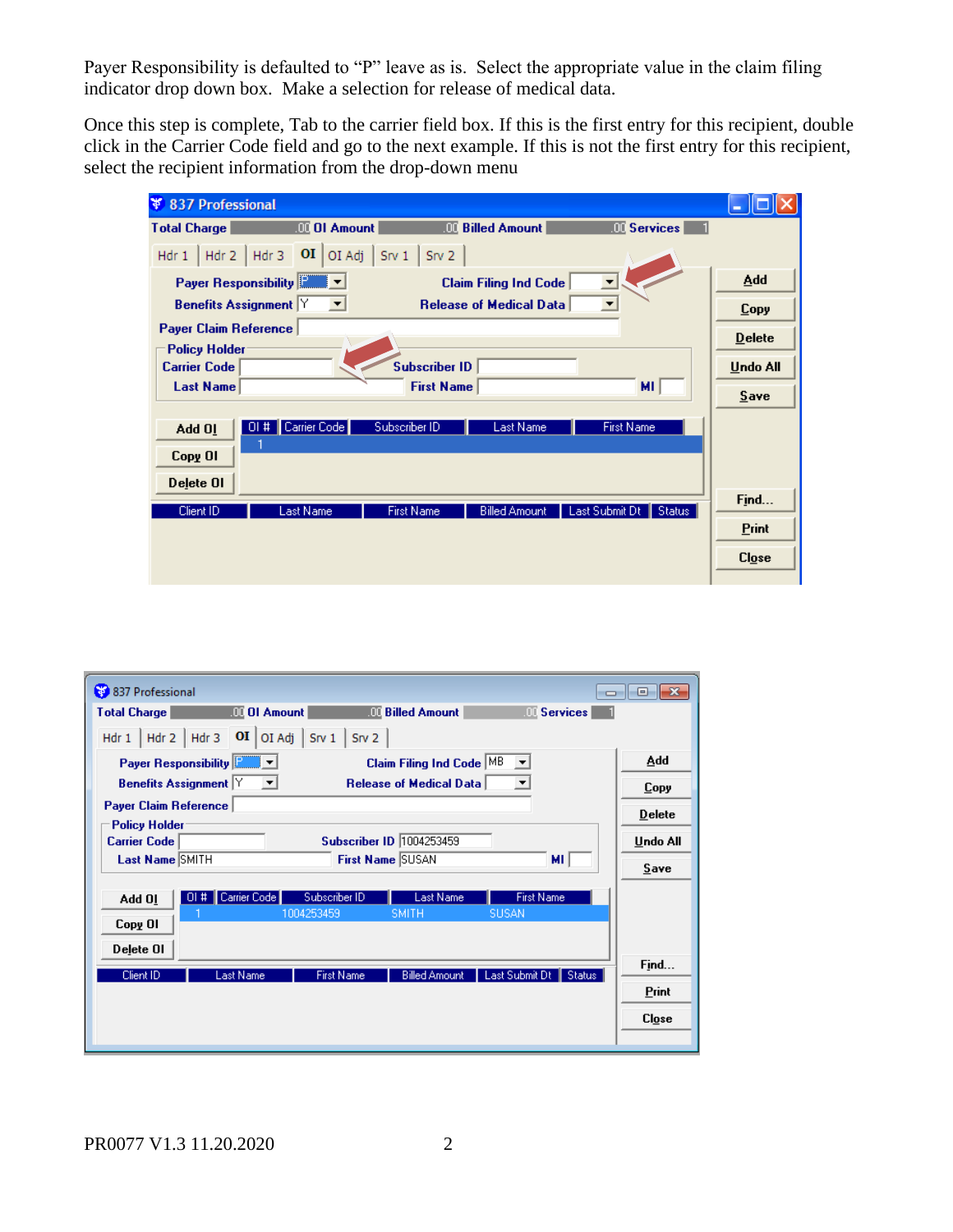Enter the Medicaid ID in the Client ID field. Select the valid value for the Carrier Code from the drop down box, hit the tab button and the carrier name will be populated. Select the relationship to the insured. Enter policy holder information. When all information is entered select save then chose Select to populate the carrier information on the OI tab.

| Policy Holder                                                                                          | $\Sigma$      |
|--------------------------------------------------------------------------------------------------------|---------------|
| Client ID 1004253459<br><b>Carrier Name METLIFE DENTAL</b><br>Carrier Code 95A<br>▾▏                   | Add           |
| Group #<br>Other Insurance Group Name                                                                  | <b>Delete</b> |
| Relationship to Insured $ 18 \rightharpoonup $<br>Policy #<br>Insurance Type Code $\boxed{\mathbf{v}}$ | Undo All      |
| <b>Policy Holder Information:</b>                                                                      |               |
| First Name SUSAN<br><b>Last Name SMITH</b><br>MI.                                                      | Save          |
| Subscriber ID 1004253459<br><b>ID Qualifier <math>\vert</math> MI</b> $\vert \mathbf{v} \vert$         | Find          |
| Date Of Birth 02/05/1938<br>Gender F<br>$\mathbf{v}$                                                   |               |
| <b>Policy Holder Address:</b>                                                                          | Print         |
| Line 1 1 LOVE LANE<br>Line $2$                                                                         | HeIp          |
| $\mathsf{Zip}$ 02886-<br>State RI<br><b>City WARWICK</b>                                               |               |
|                                                                                                        | <b>Select</b> |
| <b>First Name</b><br>Subscriber ID<br><b>Last Name</b><br>Carrier Code<br>Client ID                    | C <i>log</i>  |
| 1004253459<br>95A<br>1004253459<br><b>SMITH</b><br><b>SUSAN</b>                                        |               |
|                                                                                                        |               |
|                                                                                                        |               |
|                                                                                                        |               |
|                                                                                                        |               |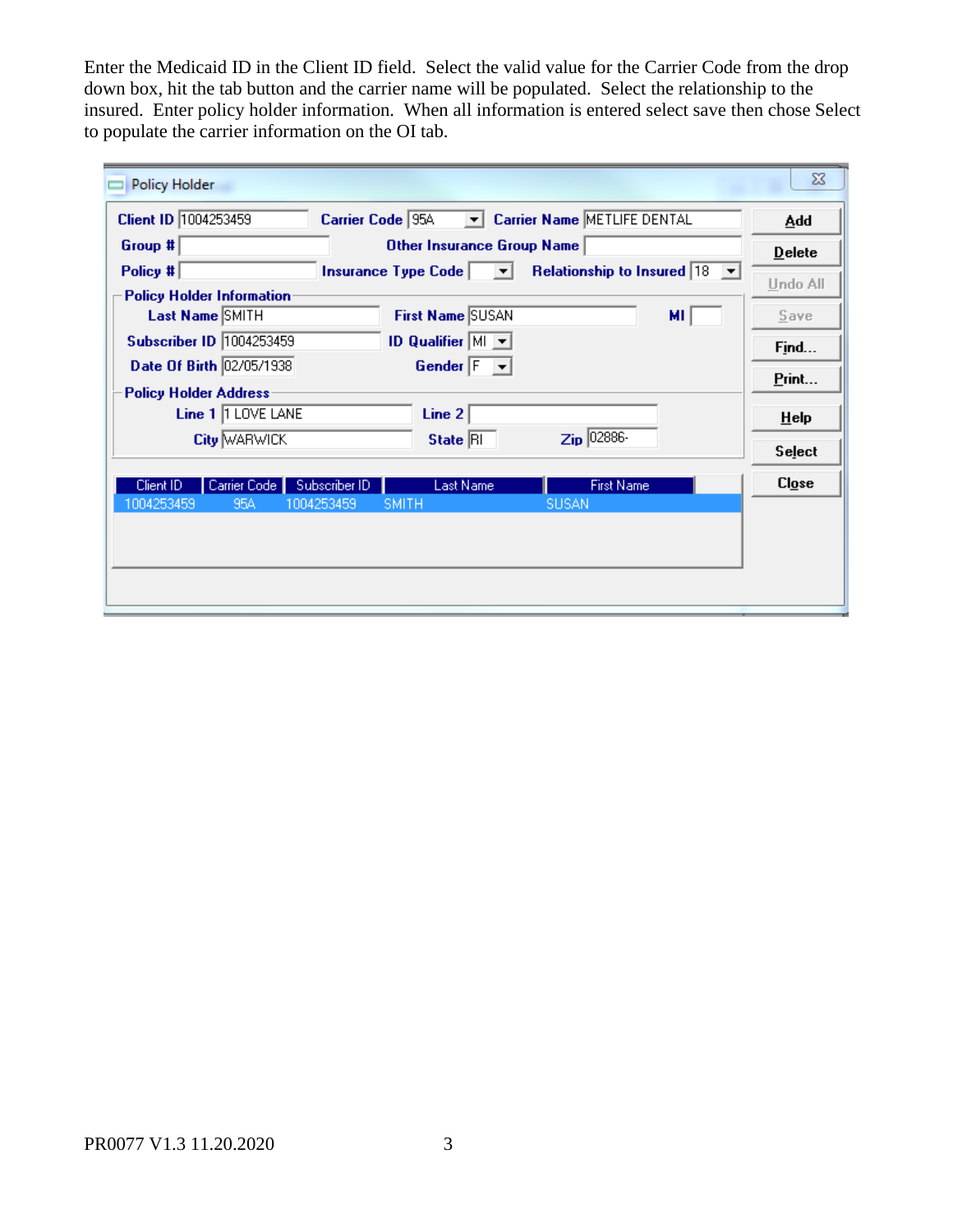Provide other insurance payment in the **Paid Date** and **Amount Paid** fields**.** This amount will be deducted from your billed amount. Enter the valid value for the **Adjustment Group Code** along with the **Reason Code.** All of the dollar amounts entered must equal the total dollar amount billed for this claim. The Non-Covered Amount field is not required. This field can only be used **without** Adjustment Group and Reason Codes.

| <b>837 Professional</b><br>¥                                                                     |                                                       |                          |                              |
|--------------------------------------------------------------------------------------------------|-------------------------------------------------------|--------------------------|------------------------------|
| <b>OI</b> OI Amount<br><b>Total Charge</b>                                                       | 50.00 Billed Amount                                   | 50.00 Services           |                              |
| Hdr 2   Hdr 3   OI OI Adj   Srv 1   Srv 2<br>Hdr <sub>1</sub>                                    |                                                       |                          |                              |
| Paid Date/Amount 10/21/2011                                                                      | 50.00                                                 |                          | Add                          |
| <b>Non-Covered Amount</b>                                                                        | .00 <sub>1</sub>                                      |                          | <b>Copy</b>                  |
| Adjustment Group Codes/Reason Codes/Amounts                                                      |                                                       |                          | <b>Delete</b>                |
| CO.<br>100<br>1.<br>$\overline{\mathbf{v}}$<br>PR.<br>$\overline{2}$<br>$\overline{\phantom{a}}$ | 25.00<br>4<br>▼<br>25.00<br>5<br>$\blacktriangledown$ | .00<br>.00               |                              |
| 3                                                                                                | .00<br>6<br>$\blacktriangledown$                      | .00                      | <b>Undo All</b><br>          |
|                                                                                                  |                                                       |                          | Save<br><u> :<del></del></u> |
| Carrier Code<br>#<br>ΠI                                                                          | <b>Last Name</b><br>Subscriber ID                     | <b>First Name</b>        |                              |
| 001                                                                                              | 123456789<br><b>SMITH</b>                             | <b>JOHN</b>              |                              |
|                                                                                                  |                                                       |                          |                              |
| <b>Last Name</b>                                                                                 |                                                       | Last Submit Dt<br>Status | Find                         |
| Client ID                                                                                        | <b>First Name</b><br><b>Billed Amount</b>             |                          | Print                        |
|                                                                                                  |                                                       |                          | <b>Close</b>                 |
|                                                                                                  |                                                       |                          |                              |

Required information for the SRV 1 and SRV 2 tabs should be completed per the instructions for the 837 Professional claim.